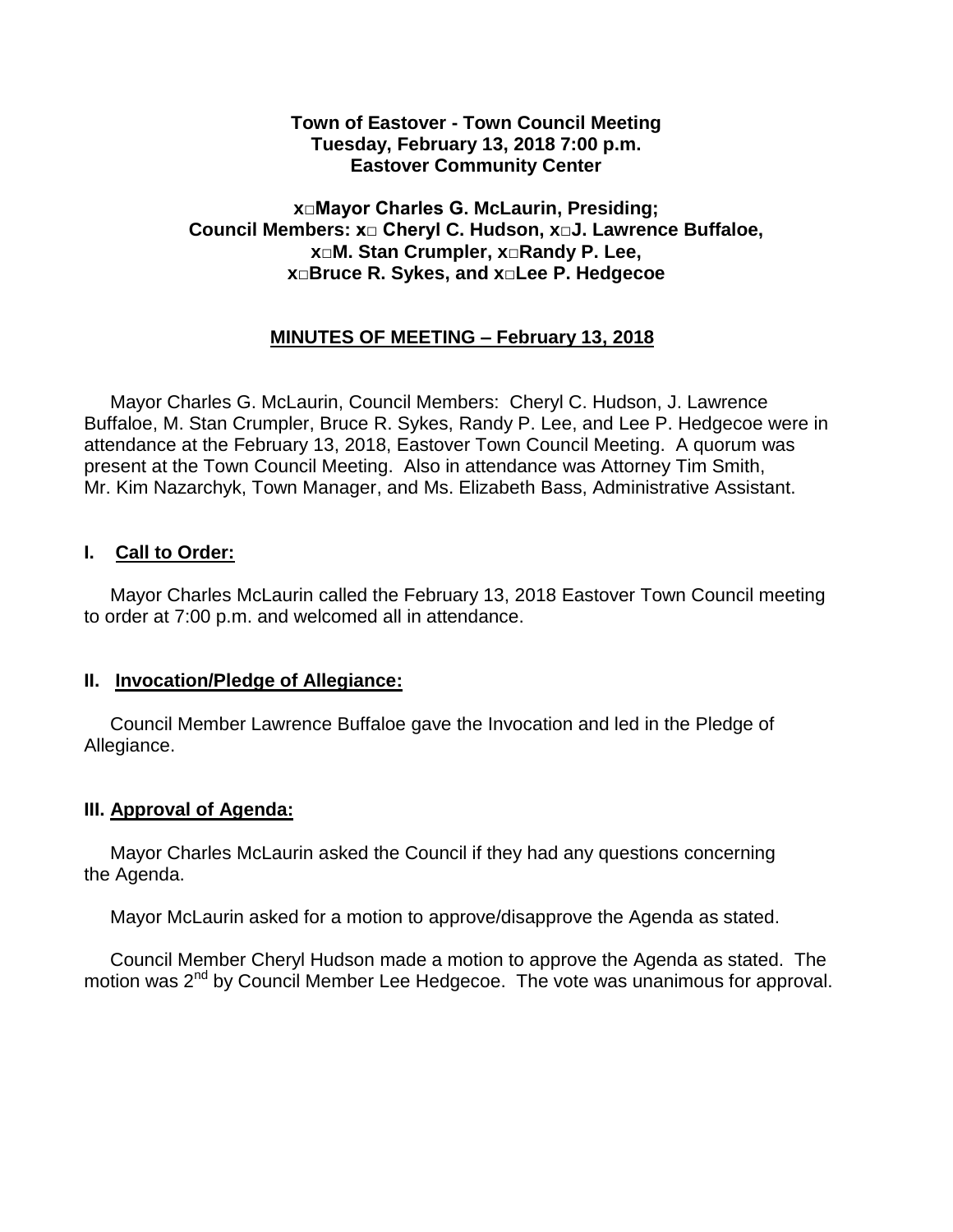#### **IV. Public Comments:**

None.

#### **V. Consent Agenda:**

- **1. Consider approval of the Minutes for the January 9, 2018 Town Council Meeting.**
- **2. Consider approval of the December, 2017 Financial Reports.**

 Mayor McLaurin asked the Council if they had any questions concerning the Consent Agenda. There were none.

 Mayor McLaurin asked for a motion to approve/disapprove the Consent Agenda as stated.

 Council Member Cheryl Hudson made a motion to approve the Consent Agenda as stated. The motion was  $2^{nd}$  by Council Member Stan Crumpler. The vote was unanimous for approval.

## **VI. Discussion Agenda:**

#### **Agenda Item #1:**

#### **Mr. Ashley Porter, Eastover Central Elementary School Principal.**

Mr. Porter thanked the Mayor and Council Members for giving him the opportunity to come and speak to them. He said he and his staff truly appreciate the support the Eastover Town Council gives Eastover Central Elementary School.

 Mr. Porter stated he was notified in early December by the Department of Public Instruction that Eastover Central was nominated to receive the National Blue Ribbon Award for Exemplary High Performance. This nomination is given by the Department of Education in Washington, DC. The Blue Ribbon Award is given in two categories: Title 1 is for schools that have a 40% free/reduced lunch, they receive federal funding. Several Cumberland County Schools have won this type of the National Blue Ribbon Award over the past two decades. The National Blue Ribbon Exemplary High Performance Award has not been received by a Cumberland County School before.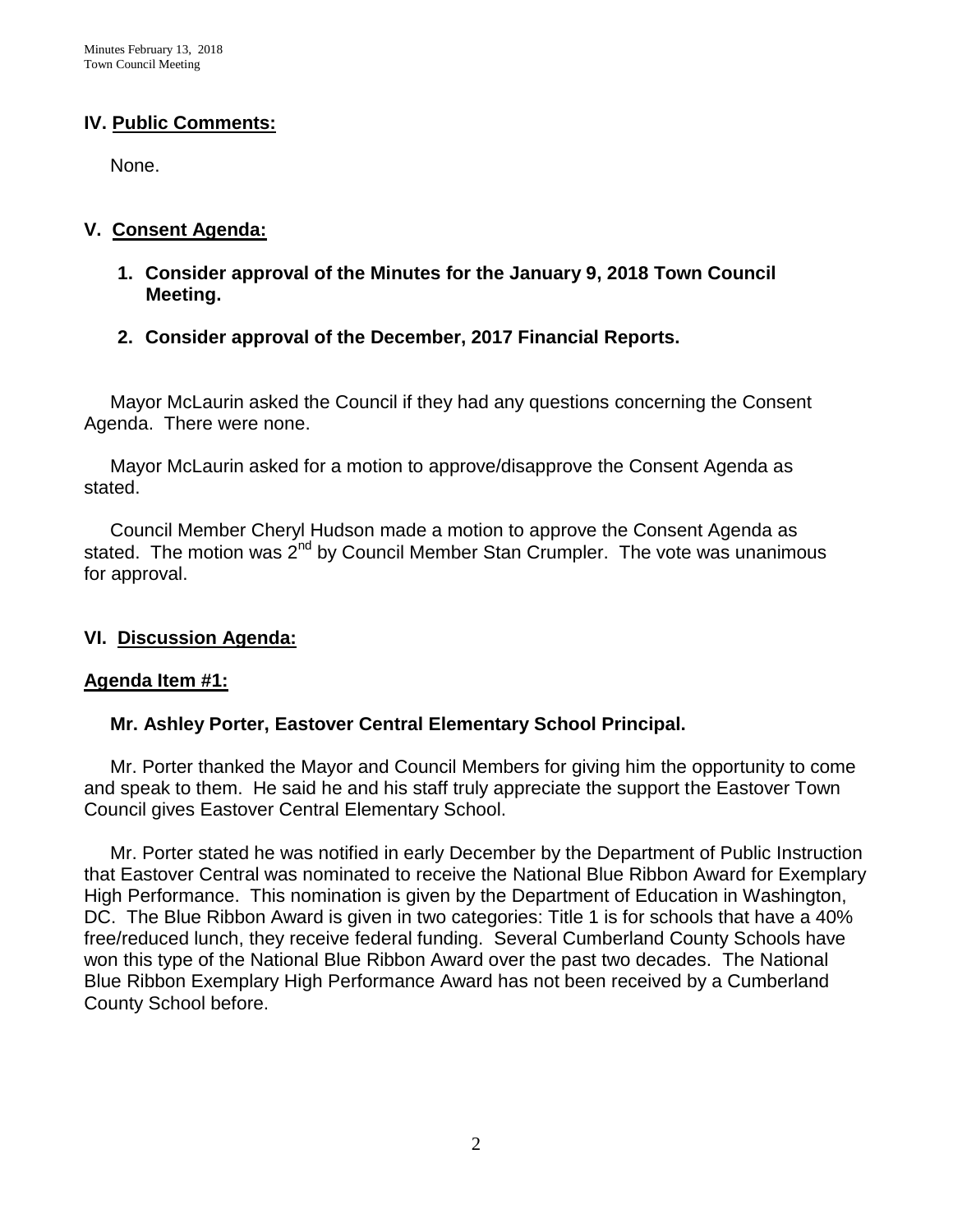Mr. Porter said he was notified in mid-January that Eastover Central Elementary School is a national finalist. Eastover Central is 1 in 9 schools to be a finalist. Mr. Porter stated the school must have their completed application into the Department of Education in Washington, DC by March 30, 2018. Mr. Porter stated even if they don't win the award, it truly is an honor to be 1 in 9 schools in the state to be nominated.

 Mayor McLaurin and the Council congratulated Mr. Porter. Mr. Porter stated it is definitely the staff and faculty that make Eastover Central a School of Excellence.

### **Agenda Item #2:**

#### **Resolution to accept ownership of roads in Eastover North, Section Two.**

Mr. Nazarchyk stated this Resolution is about taking over the roads in Section Two of Eastover North. He said the roads have been in place since 2015 but there was a Title issue and on advice of the Attorney the Town had to wait 2 years. He said the Resolution will contain two streets, Eastover North Drive and Slade Drive. Mr. Nazarchyk stated they are less than ¼ mile total. The streets do meet Department of Transportation (DOT) standards and Cumberland County Subdivision Standards.

 Mayor McLaurin asked for a motion to approve/disapprove the Resolution for the addition of existing public streets to the system of Eastover, North Carolina.

 Council Member Randy Lee made a motion to approve the Resolution for the addition of existing public streets to the system of Eastover, North Carolina. The motion was 2<sup>nd</sup> by Council Member Cheryl Hudson. The vote was unanimous for approval.

## **Agenda Item #3:**

#### **Presentation of Yard Maintenance Contract Bids.**

 Mr. Nazarchyk stated he submitted requests from several companies for bids on yard maintenance for the community building lot and Tally Woodland Park. The contract would be for 10 months of the year and in November and December would involve leaf removal. The contract will also cover the maintenance on the gateway signs. Mr. Nazarchyk stated that based on the responses received, Cardinal Landscaping was the lowest bid at \$10,990.

 Mayor McLaurin asked for a motion to approve/disapprove Cardinal Landscaping's bid for yard maintenance.

 Council Member Lee Hedgecoe made a motion to approve Cardinal Landscaping's bid for yard maintenance. The motion was  $2<sup>nd</sup>$  by Council Member Bruce Sykes. The vote was unanimous for approval.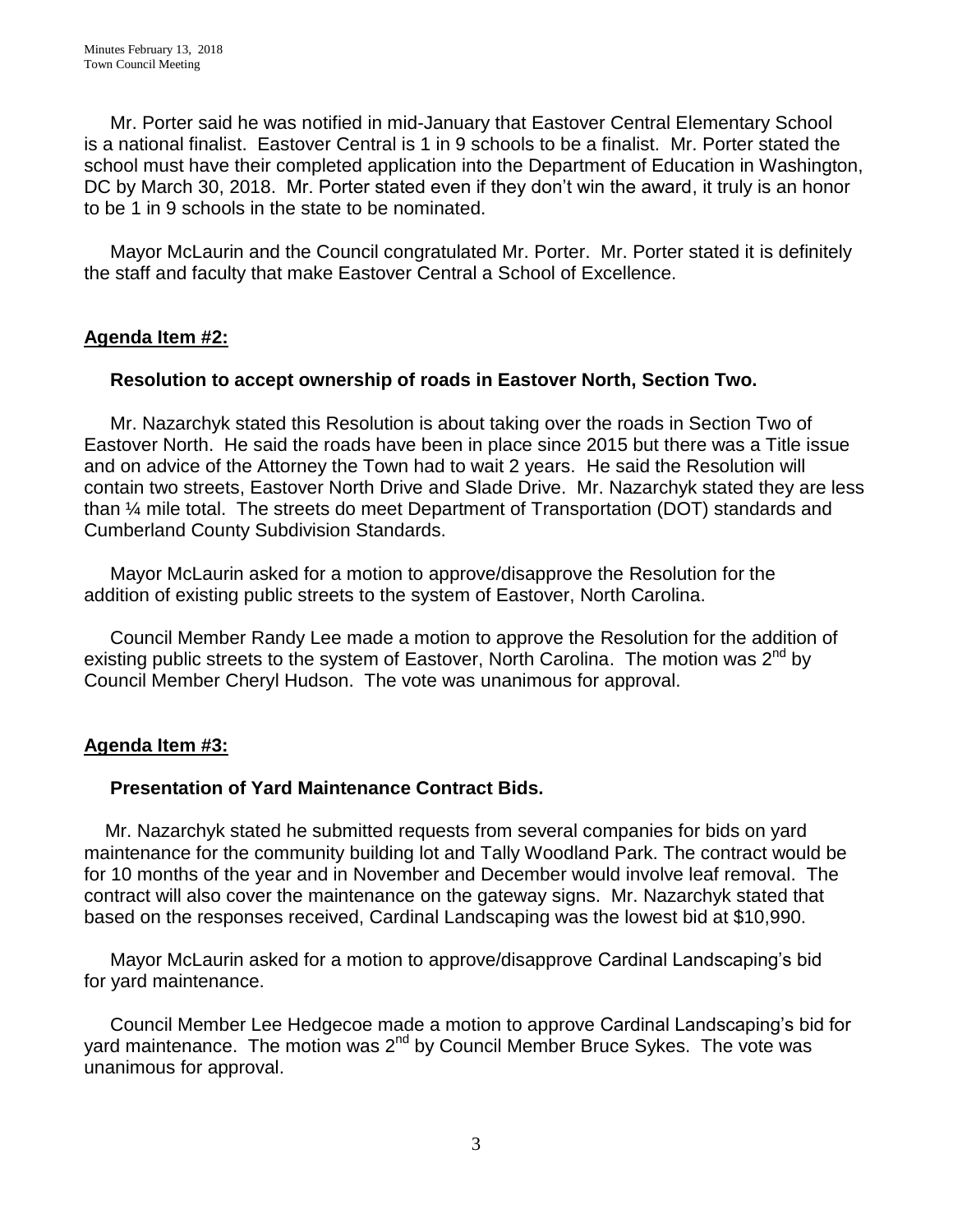### **VII. Receive Mayor's Update:**

- Eastover's Community Watch had the Cumberland County Sheriff's K-9 unit attend the meeting. Deputy Chris Cox brought his dog to the meeting and gave a demonstration of the dog's capabilities. The meeting was very informative.
- Eastover's Community Watch would like to have a candidate's forum for the Sheriff's election. The primary is scheduled for May  $8<sup>th</sup>$ . If a second primary is needed it will be in June or July. Eastover's Community Watch is not sure if they can do a forum before May 8<sup>th</sup>.
- On September  $8<sup>th</sup>$ , the Eastover Civic Club will be having the Heritage Day Celebration at the Eastover Ballpark. The first planning meeting for this event will be held on February 20<sup>th</sup> at the Eastover Community Building.
- There have been a lot of comments from community residents about changing the speed limit by Eastover Central Elementary School. Mayor McLaurin stated he has received a lot of complaints and asked the Town Manager, Kim Nazarchyk, to look into this matter.
- Ballpark Road should be paved within the next 2-3 weeks. After it is completed, there will be a ribbon cutting ceremony.

## **VIII. Receive Town Council Update:**

 Council Member Randy Lee's Fibrosis in his lungs has weakened his immune system. The doctors believe he will gradually get worse. Council Member Lee Hedgecoe said a prayer for Council Member Randy Lee.

#### **IX. Receive Town Managers Update:**

 March starts the Budget Process. Planning Sessions will be on same day as the Council Meetings, starting at 5 p.m. Please let Mr. Nazarchyk know if you would like anything special discussed at the Planning Sessions.